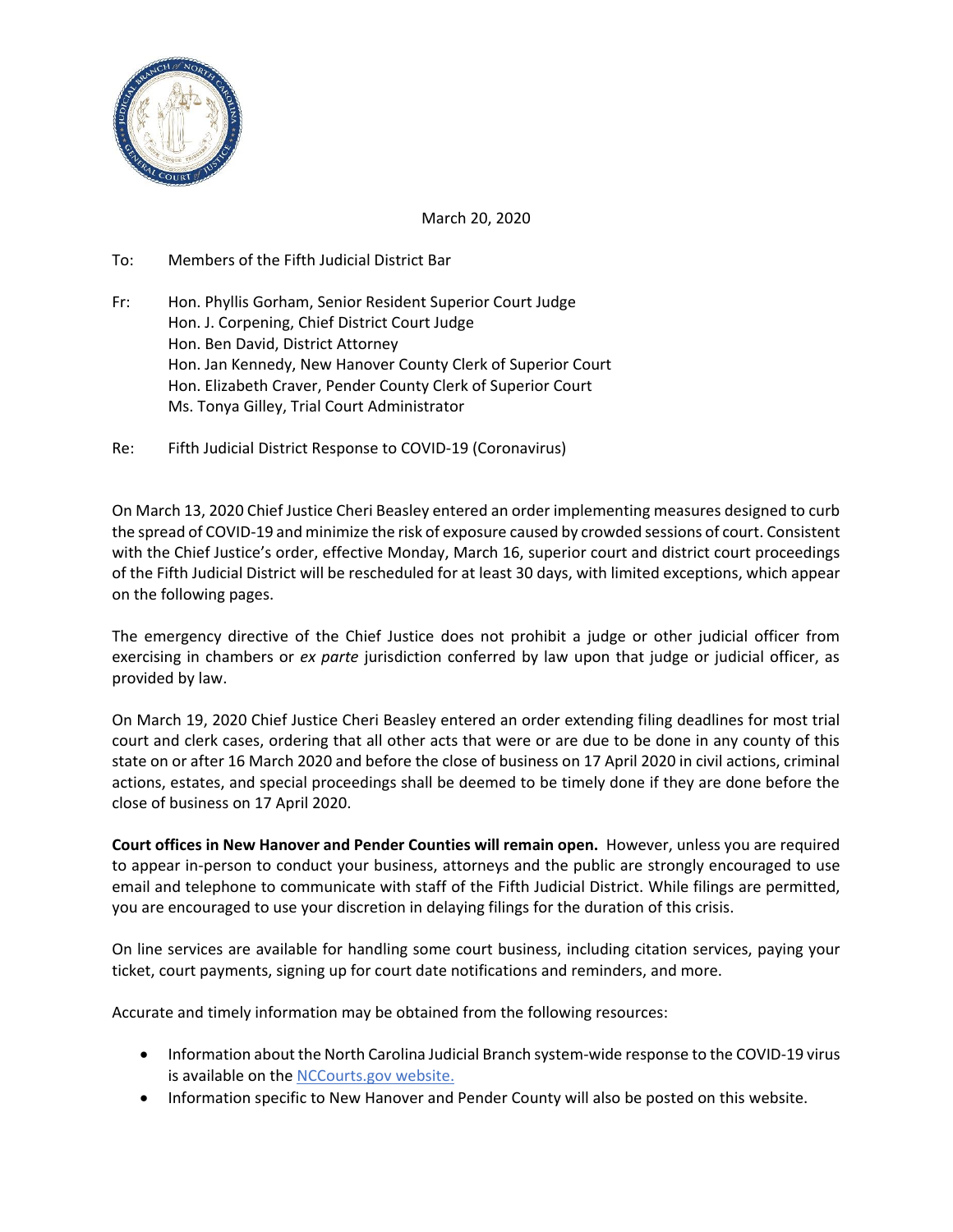• Information specific to the pandemic can be found at [www.coronavirus.gov,](http://www.coronavirus.gov/) [www.health.nhcgov.com,](http://www.health.nhcgov.com/) and [www.pendercountync.gov/hhs/health-human-services/health](http://www.pendercountync.gov/hhs/health-human-services/health-department)[department.](http://www.pendercountync.gov/hhs/health-human-services/health-department)

# **CLERK OF SUPERIOR COURT**

- Maintain normal office hours to accept filings, until further notice
- Guardianship, Involuntary Commitment, Estate, Special Proceedings and other hearings will be conducted as needed, subject to health precautions, including video testimony, as determined by the Clerk of Court.
- Hearings that are not time sensitive will be postponed for at least 30 days.
- Estate administration matters will be conducted only if necessary, given the order of the Chief Justice, although in-person meetings will be subject to health precautions as determined by the Clerk of Court.

## **MAGISTRATE AND SMALL CLAIMS**

- The primary Magistrate's Office located at the New Hanover County Jail will be open 24 hours per day, 7 days per week and normal operations will continue.
- The Magistrate's Office located in the Wilmington Police Department will be open according to staffing availability.
- The Magistrate's Office located in the Carolina Beach Police Department will be open according to staffing availability.
- The Magistrate's Office located in the New Hanover County Courthouse will be open when the Courthouse is open.
- The Pender County Magistrate's Office will be open on a normal schedule.
- All Small Claims court proceedings are suspended, and pending matters will be continued and rescheduled.

## **DISTRICT COURT:**

• Maintain normal office hours, until further notice

## **Civil Domestic Violence Court**

- Applications for ex parte Domestic Violence Protective Orders and 50C No Contact Orders will be filed in the Clerk's Offices.
- Hearings on the applications for ex parte Domestic Violence Protective Orders and No Contact Orders will be conducted in Courtroom 300 daily in New Hanover County.
- Effective Monday March 23, 10-day hearings on ex parte Domestic Violence Protective Orders and No Contact Orders will be scheduled daily in Courtroom 300.
- Hearings on the applications for ex parte Domestic Violence Protective Orders and No Contact Orders in Pender County will be conducted in either the Baysden Annex or Dees Drug Store Courtrooms between 9:30am and 12:30pm.
- 10-day hearings on ex parte Domestic Violence Protective Orders and No Contact Orders will continue to be scheduled on Mondays in Pender County.
- DVPOs with no ex parte Order, 50C No Contact Order hearings with no ex parte order, Motions to Show Cause, Motions to Modify or Set Aside, and Motions for Return of Weapons may be continued beyond 30 days.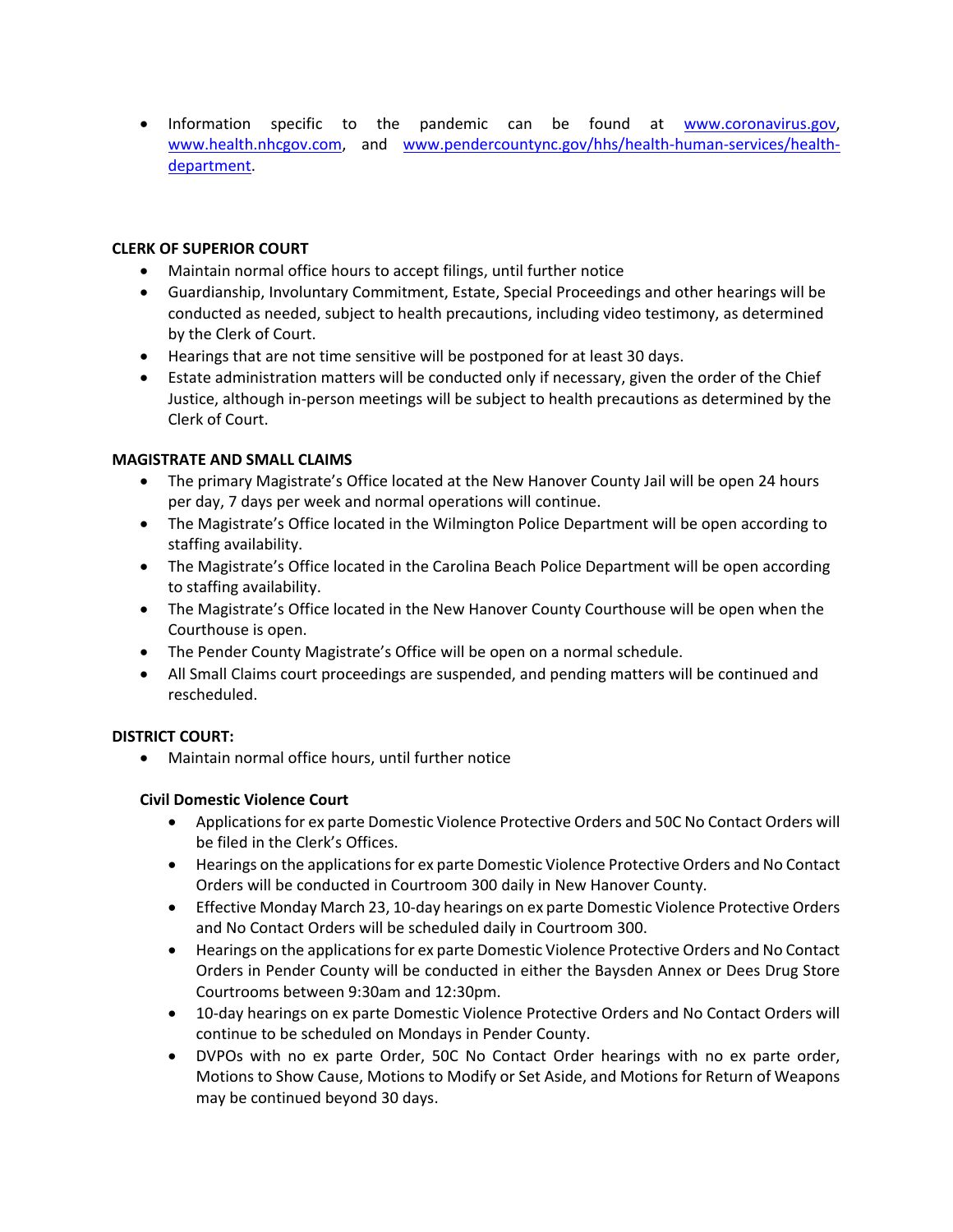## **Civil District Court**

- Motions for emergency relief including ex parte relief will be considered daily in New Hanover and Pender. In Pender County these applications can be made between 9:30am and 12:30pm on any day that District Court is open in Pender County.
- All other matters will be rescheduled beyond 30 days.
- All District Court Arbitrations will be rescheduled beyond 30 days.

## **Domestic Court**

- All domestic courts will be closed, and cases will be rescheduled beyond 30 days.
- Emergency hearings will be scheduled with approval from the Chief District Court Judge.
- Child Custody Mediation Orientation will be conducted by video conferencing only.
- Child Custody Mediation may be scheduled by video conferencing only.
- Absolute divorce hearings are cancelled pending further notice.

## **Criminal District Court**

- Courtroom 317 will be operating daily for morning sessions at 9:30am to hear guilty pleas and probation violation admissions for defendants in custody with a limited exception set out below. Domestic violence first appearances will be heard in this session.
	- The use of written waivers of appearance pursuant to NCGS 15A-1011 is encouraged. In the event a probationary judgment is entered, probation intake will need to be notified, and the release order sent to the jail will need to note "hold until probation intake completed." Intake will be completed that same day.
	- Guilty pleas by written waiver will also be accepted in non-jail cases at the request of counsel. Counsel are requested to give one day's notice to the Clerk's Office by email to [jan.g.kennedy@nccourts.org,](mailto:jan.g.kennedy@nccourts.org) [Leighann.laverdure@nccourts.org,](mailto:Leighann.laverdure@nccourts.org) [Sandra.g.gerstenmier@cncourts.org.](mailto:Sandra.g.gerstenmier@cncourts.org) Please send the notice to all three due to floating schedules in the clerk's office. Counsel may set cases on dates other than scheduled court dates. Guilty pleas that involve supervised probation, incarceration as a result of the plea, or Marsy's Law issues cannot be considered under this subsection.
- Courtroom 100 will be operating daily at  $2pm$  for  $1<sup>st</sup>$  appearances and bond hearings. Domestic violence  $1<sup>st</sup>$  appearances not heard in the morning session of 317 will be conducted by video.
- Felony Court will be conducted in New Hanover County each Thursday in Courtroom 302 at 9:30am. The only cases that will be considered are guilty pleas for defendants who are in custody that have been negotiated with the Assistant District Attorney and admissions to probation violations. All other cases will be continued.
- Criminal Court in Pender County, including Felony Court, will continue as regularly scheduled, but will only consider guilty pleas and admissions to probation violations by defendants who are in custody. All other cases will be rescheduled beyond 30 days. 1<sup>st</sup> appearances will continue to be conducted during scheduled sessions of Pender County Court.
- All other criminal and traffic courts will be closed, and cases will be rescheduled beyond 30 days.
- No orders for arrest for failure to appear, orders for arrest for failure to comply, or failure to appear will issue pending further order.